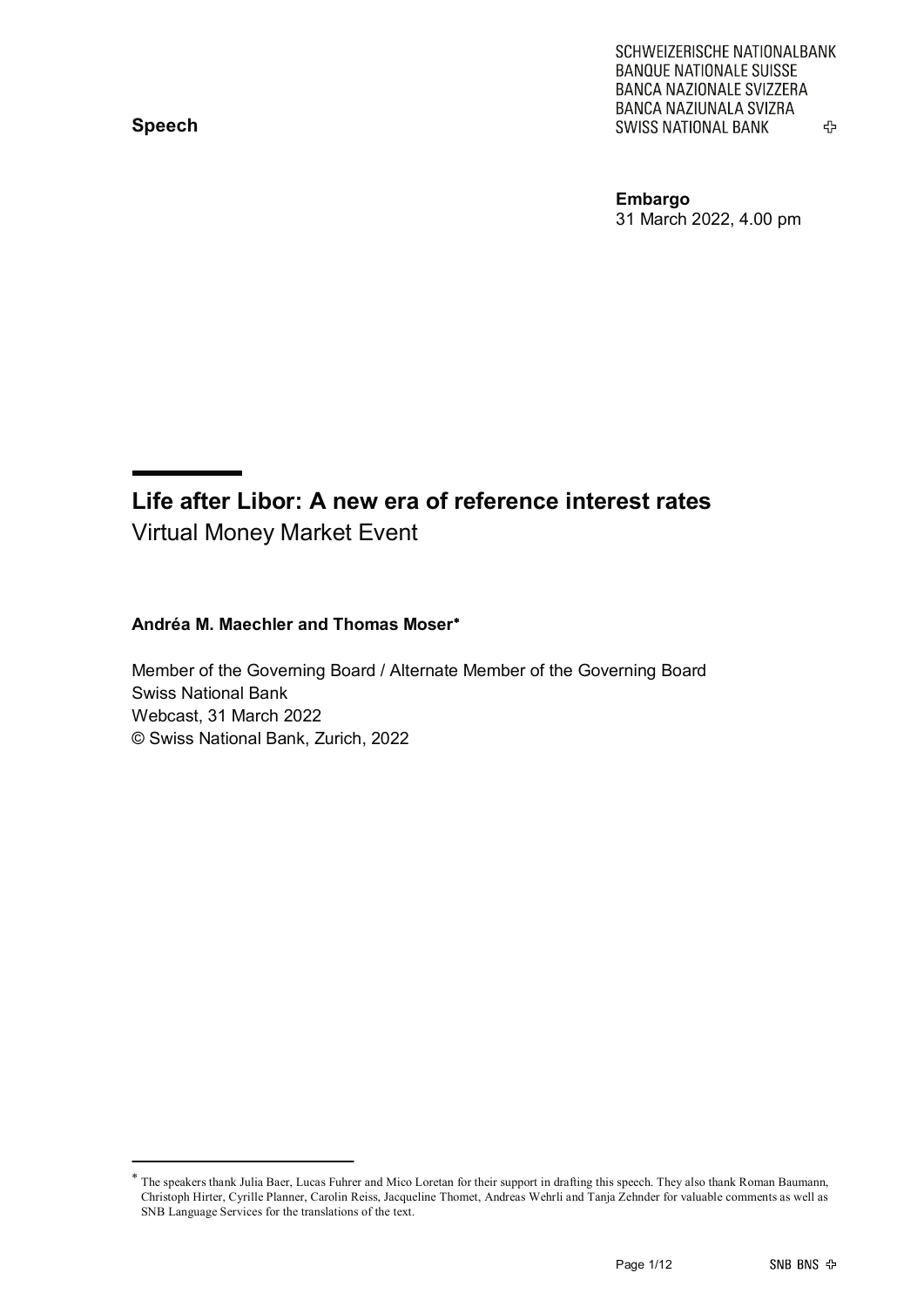#### Ladies and gentlemen

Good afternoon – or, depending on where in the world you are physically located today, good evening, or good morning. My colleague Thomas Moser and I welcome you warmly to the spring 2022 edition of the Swiss National Bank's semi-annual Money Market Event. The talk and subsequent panel discussion will be held in English; you may pose questions to the panellists in French and German as well. Translations of the text of the talk will be posted to the SNB's website in German, French and Italian.

Before I continue, though, let me pause and note that today, Russia's war on Ukraine entered its sixth week. My deepest condolences and heartfelt sympathies go out to the people of Ukraine and those affected by the humanitarian crisis. May the war and the immense human suffering that it inflicts end soon.

Many of you – indeed, quite likely most of you in the live audience of today's event – are aware of the fact that the era of Libor rates came to a close, for the most part, at the end of last year. With Libor's demise, a new era of reference or benchmark interest rates has begun.<sup>[1](#page-1-0)</sup> This change represented a paradigm shift for financial markets. Managing the transition from Libor to the new reference rates – and, crucially, ensuring that everything would run smoothly – was of great importance not only for market participants but also for central banks, including the SNB. In our talk today, Thomas and I will review several salient aspects of this transition.

We will begin our talk by taking a step back, figuratively speaking, to reflect on the general importance of reference rates for a modern economy. We will also ask why and under what circumstances some interest rates either achieve or lose reference rate status. We will then note that while Libor was the key reference rate for several currencies for several decades, Libor progressively lost its reference rate status following the Global Financial Crisis of 2007 to 2009, as turnover in unsecured money markets declined and manipulations of reference rates came to light.<sup>[2](#page-1-1)</sup> We will also discuss the main differences between the old Libor rates and the new reference rates, with an emphasis on SARON, the replacement of the Swiss franc Libor. We will conclude with a discussion of how the transition to SARON has influenced the implementation of the SNB's monetary policy.

#### **On the central importance of reference rates for a modern economy**

Let me begin by conducting a quick thought experiment. Suppose there were no reference rates in an economy. How would such an economy function? By way of example, let us consider a financial product that is quite common in Switzerland – a variable-rate mortgage with quarterly interest payments. In such a mortgage the interest payment, which is linked to a

<span id="page-1-0"></span><sup>1</sup> The terms 'reference rate' and 'benchmark rate' are frequently used synonymously. In our talk, we will use the term 'reference rate'.

<span id="page-1-1"></span><sup>&</sup>lt;sup>2</sup> In our talk, we will focus on developments in Libor rates and will not elaborate on those in other unsecured interbank reference rates.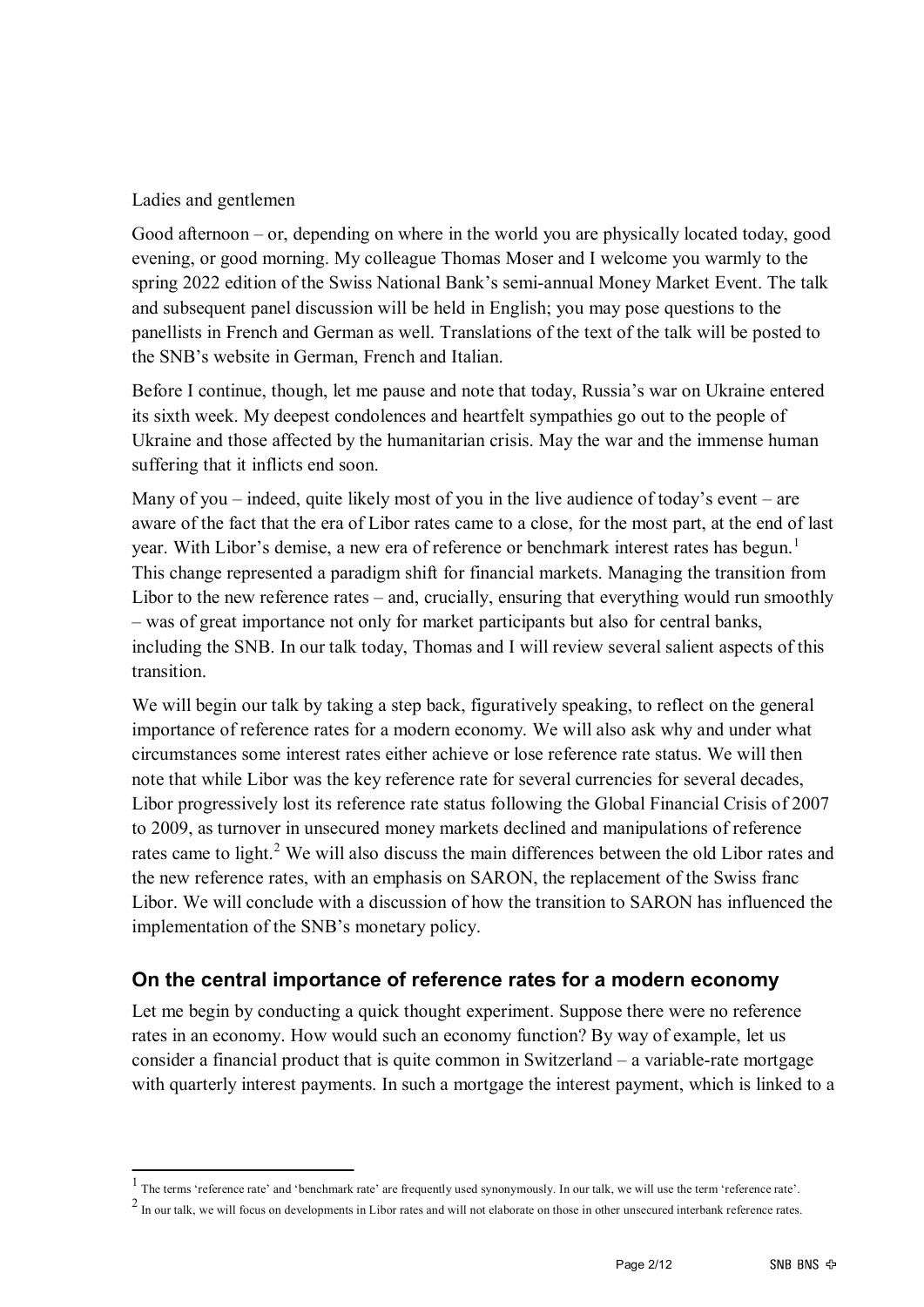reference rate, is reset on a quarterly basis and may change over time.<sup>[3](#page-2-0)</sup> A central question is: How would these quarterly interest payments be determined if there were no reference rates to rely on? The simple answer is: In the absence of reference rates, the quarterly interest rate would depend on the outcome of bilateral negotiations between the borrower, i.e. the home owner, and the lender, i.e. the bank that has financed the mortgage. Importantly, the outcome of the negotiations would hinge on the cost to the lender of continuing to fund the mortgage. This is a piece of information that is known to the lender but not to the borrower. Because of this information asymmetry, these negotiations would almost certainly be tedious and timeconsuming, both for the home owner and for the bank. Moreover, these negotiations would have to be repeated every quarter over the entire lifespan of the variable-rate mortgage contract.

It is highly likely that these repeated and intransparent negotiations would deter many – possibly most – lenders and borrowers from entering into variable-rate mortgage contracts in the first place. At the very least, such negotiations would make the mortgage very expensive. This obstacle would arise not only for variable-rate mortgages, but also for virtually all other financial contracts with time-varying interest rates.<sup>[4](#page-2-1)</sup> In short, in an economy without suitable reference rates, the financial sector would likely be both less efficient and smaller. In this sense, reference rates are central to a well-functioning financial system.

By creating transparency around funding costs, reference rates can greatly reduce the complexity of negotiations over financial contracts.<sup>[5](#page-2-2)</sup> Chart 1 shows how reference rates are constructed in practice. Various transactions occur in a specific segment of the money market, as depicted on the left. Next, illustrated in the middle, an independent entity, generally referred to as the 'administrator', collects and aggregates the interest rates on these transactions and publishes them as a reference rate. Finally, as shown on the right, the reference rate is used in a wide array of financial products.

Reference rates are nearly ubiquitous in products such as mortgages and corporate debt at various maturities. For decades, the most important reference rate for the Swiss economy was the Swiss franc Libor. Chart 2 shows that a majority of banks employed the Swiss franc Libor, the solid yellow bars, as the main reference rate as recently as late-2020. It was only in the final quarter of last year that Libor's role was eclipsed by SARON, the solid red bars. We will return to several aspects of the transition later in our talk.

Reference rates can feature in financial contracts either directly or indirectly. For instance, in the variable-rate mortgage example I mentioned earlier, three-month Libor was frequently mentioned directly in the contractual rules that specify the interest rates. Reference rates can also be employed indirectly in products with fixed interest rates, for instance via the term structure of interest rates. If this interest rate term structure, or 'curve', is based on the swap

<span id="page-2-0"></span><sup>&</sup>lt;sup>3</sup> In addition to these funding costs, other cost components, in particular a borrower-specific risk premium, would be added to determine the full quarterly interest payment. For simplicity's sake, we abstract from these considerations in this speech.

<span id="page-2-1"></span><sup>4&</sup>lt;br>Fixed-rate products would likely also be affected indirectly by the lack of reference rates.

<span id="page-2-2"></span> $5$  Cf. Duffie and Stein (2015).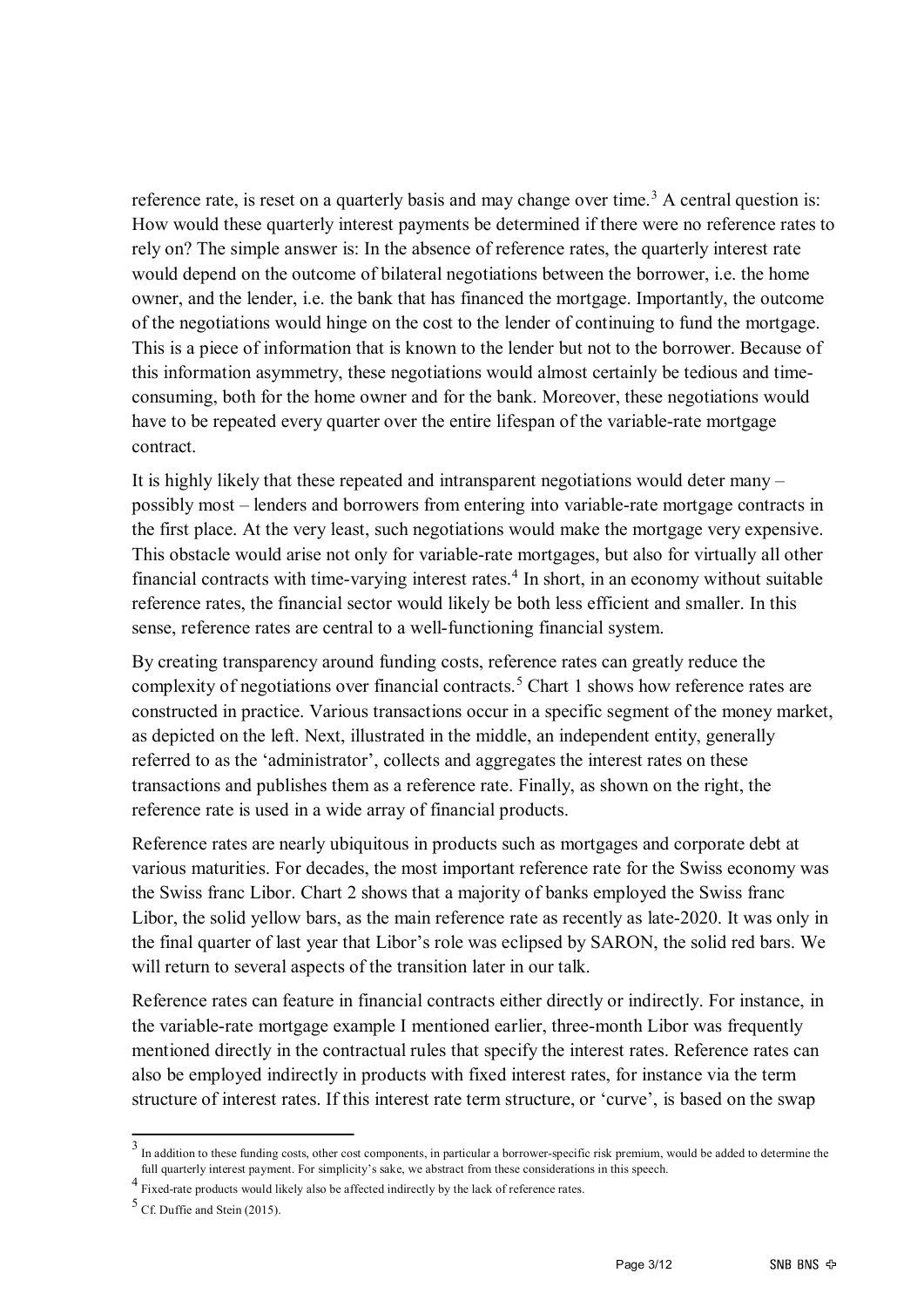market, it is called the 'swap curve'. The swap curve is frequently used by banks to price corporate loans and other capital market products with fixed interest rates.<sup>[6](#page-3-0)</sup> The reference rates that were used to anchor the short end of the Swiss franc swap curve were three or six-month Libor, as is illustrated in Chart 3.<sup>[7](#page-3-1)</sup>

Reference rates are also critically important in the transmission of monetary policy via the socalled 'interest rate channel'. For instance, if a central bank decides to ease or tighten policy, it does so by lowering or raising its policy rate and then conducting money market operations as needed to nudge market rates, including reference rates, towards the new target. In other words, changes in the monetary policy stance are reflected in reference rates. Via the expectations channel, changes in short-term rates are then transmitted to longer-term rates, such as swap rates, that are of relevance for the real economy. The more widely reference rates are used in financial products, the more rapidly a monetary policy impulse is likely to be transmitted to the real economy.

For a market interest rate to achieve reference rate status, market participants must be willing to employ this rate in financial contracts. This implies that reference rates must efficiently incorporate all relevant economic and financial market information in a manner that is both reliable and robust. Reliability requires that the collection and aggregation of the underlying data, as well as the publication of the reference rate itself, proceed according to transparent and clearly defined processes which, taken together, ensure that rates cannot be manipulated by market participants. Robustness, in turn, requires that the rates are derived from actual, observable transactions undertaken in a market that is deep and liquid and therefore represents actual funding conditions. The better a reference rate satisfies the criteria of reliability and robustness, the greater its role in the financial system is likely to be.<sup>[8](#page-3-2)</sup>

Let me condense these general thoughts into two main points. First, reference rates help streamline and organise vast quantities of market-relevant information about funding conditions into a single, publicly available rate. This, in turn, greatly reduces transaction costs, especially negotiation costs, in financial markets. Second, reference rates must be generated in a manner that is both reliable and robust. If either ingredient is missing, the rate can lose its reference status.

#### **The rise and fall of Libor as a reference rate**

Beginning in the 1970s, during a prolonged period of rapid, global growth of financial markets, the need for reference rates emerged in various currencies and products. The reference rate system that established itself was Libor, an acronym for London interbank offered rate. Libor was remarkably efficient and simple, as it was calculated on the basis of

<span id="page-3-0"></span><sup>&</sup>lt;sup>6</sup> The swap curve is particularly relevant for the Swiss franc capital market. This is because alternative yield curves, such as the government bond curve, which are typically used in other currencies, are not sufficiently liquid in Swiss francs to allow them to serve as a pricing reference.

<span id="page-3-1"></span> $7\overline{I}$  In other currencies, three-month Libor was generally used as the anchor.

<span id="page-3-2"></span><sup>8</sup> Cf. Brändli, Guggenheim and Jüttner (2016); Nakaso (2013); IOSCO (2013).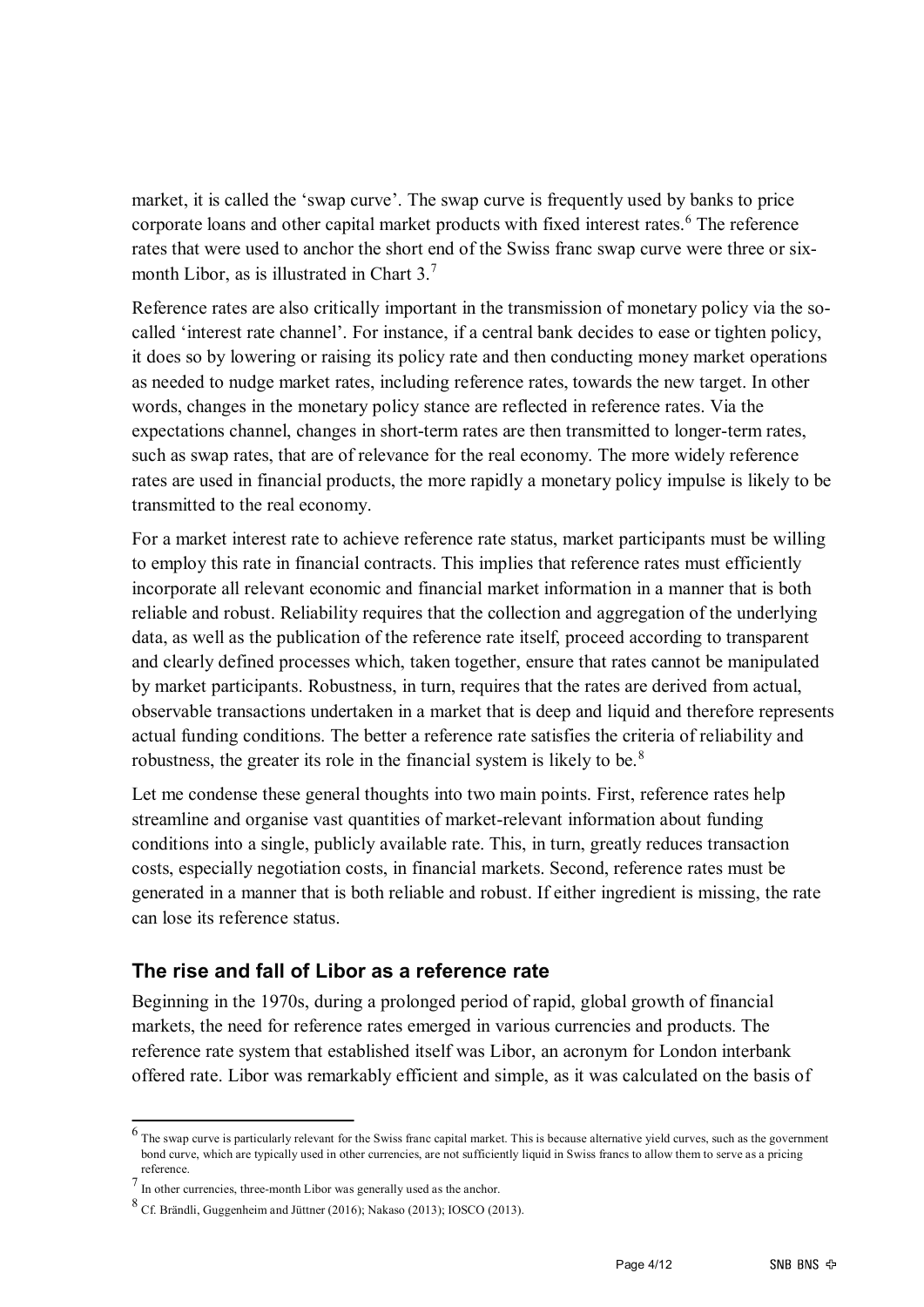the reports of a panel of global banks regarding the interest rate at which they could borrow funds in the unsecured interbank market. For a long time, Libor accurately reflected conditions in the unsecured interbank money markets, and it was generally held to be both reliable and robust. For these reasons, Libor rates were used, for several decades, to price a wide variety of financial products.

The Global Financial Crisis of 2007 to 2009 had many long-lasting effects on the world's financial institutions and systems. One of them is particularly important for the topic of today's talk: the recognition that banks needed to better understand and manage their counterparty and liquidity risks, including their exposures to other banks. As a result, there was a shift, on a global scale, away from arranging interbank loans mainly on an unsecured basis towards arranging them predominantly on a secured, or collateralised, basis. The subsequent decline in trading activity in the unsecured interbank segment manifested itself rapidly, especially in the Swiss franc money market.<sup>[9](#page-4-0)</sup>

With fewer and fewer unsecured interbank transactions occurring, the economic information content – and hence the robustness – of Libor declined, to the point that published Libor rates were increasingly based solely on so-called 'expert judgment'. As shown in Chart 4, by 2019 the calculation basis for the Swiss franc Libor rates – the red columns on the left – consisted exclusively of expert judgment, at all horizons. This dependence on expert judgment was not unique to the Swiss franc Libor. For instance, by 2019, all US dollar Libor rates with the exception of the overnight rate – the first column on the right – relied heavily on expert judgment.

Starting in 2008, news broke that some interest rate traders had managed to manipulate certain Libor rates.<sup>[10](#page-4-1)</sup> This news triggered investigations by the authorities, which subsequently confirmed these manipulations and imposed sizable fines. This drew considerable public attention and severely damaged the public's trust in the reliability and robustness of Libor. Following these news, several attempts were made to re-establish trust in the reliability and robustness of reference rates. In 2013, the International Organization of Securities Commissions (IOSCO) proposed a set of principles that reference rates should satisfy. Separately, in 2014 the Financial Stability Board (FSB) recommended considering two reform approaches. The first focused on strengthening the existing reference rates, such as Libor. The second aimed at developing alternative reference rates.<sup>[11](#page-4-2)</sup>

For several years, substantial efforts were made to pursue both approaches. Over time, however, it became evident that trading volumes in the unsecured segment of interbank money markets would not recover. In light of these developments, Libor's regulator, the Financial Conduct Authority (FCA), announced in July 2017 that it would no longer require banks to provide the underlying data needed to calculate Libor after the end of 2021. This

<span id="page-4-0"></span><sup>9</sup> Cf. Guggenheim, Kraenzlin and Schumacher (2011).

<span id="page-4-1"></span><sup>10</sup> Cf. Mollenkamp (2008) and Mollenkamp and Whitehouse (2008).

<span id="page-4-2"></span> $11$  To be precise, the FSB (2014) recommended identifying alternative, near risk-free reference rates, as market participants had expressed an interest in using reference rates that do not contain a credit risk component.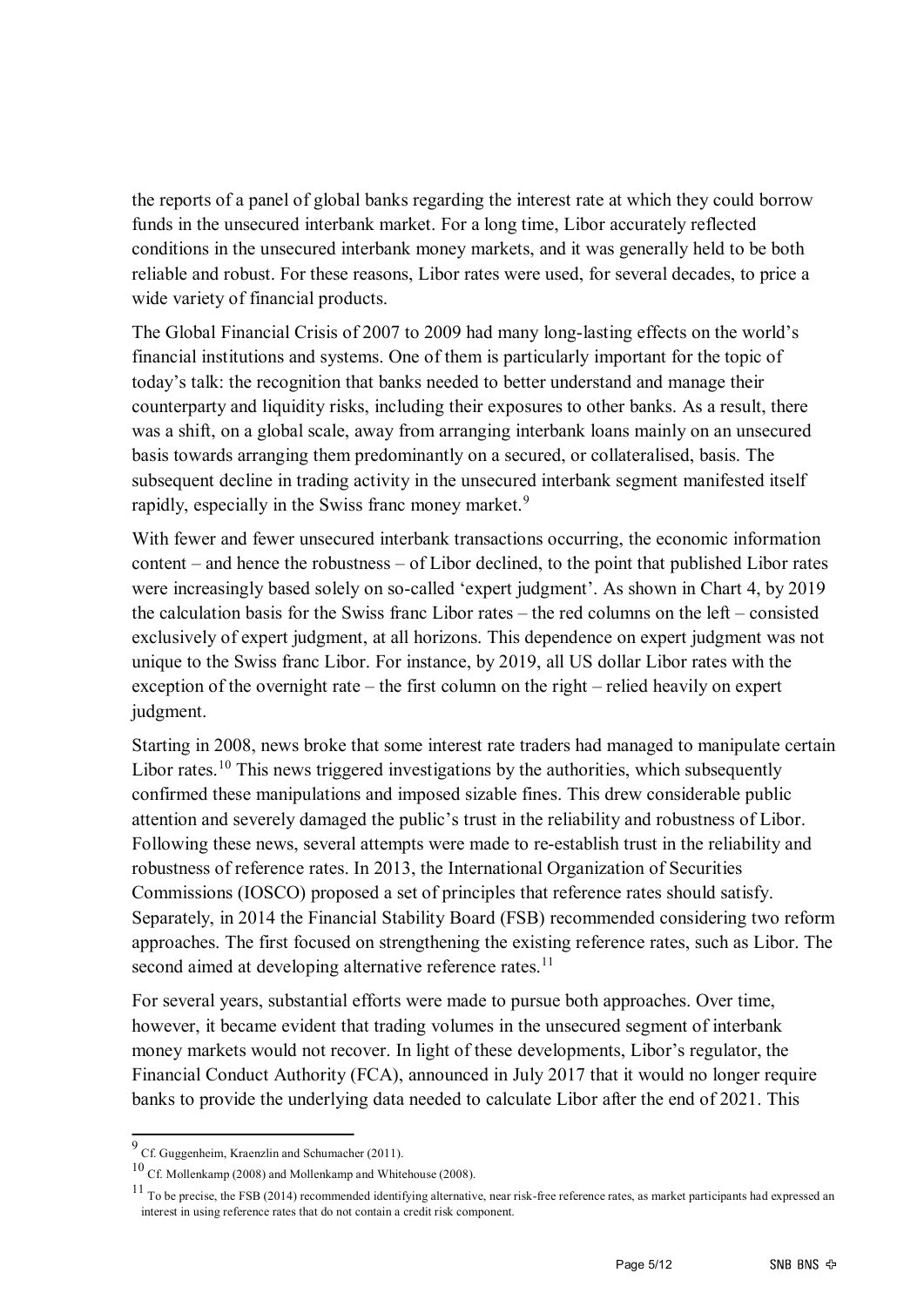event is marked with a blue ellipse in the left-hand part of Chart 5. In March 2021, as highlighted with the second blue ellipse further to the right, the FCA and the Libor administrator issued statements confirming that Libor would be discontinued for most currencies at the end of  $2021$ .<sup>[12](#page-5-0)</sup>

Given the huge importance of reference rates we set forth earlier, intensive work was required to replace Libor with viable alternatives. For the Swiss franc case, a suitable alternative to Swiss franc Libor was actually readily available: SARON. The acronym SARON is short for Swiss average rate overnight. SARON was developed jointly by the SNB and SIX Swiss Exchange and was first introduced in 2009. SARON is based on activity in the overnight repo market, which is by far the most liquid segment of the entire Swiss franc money market, and it is calculated on the basis of actual transactions and binding quotes. This calculation, and its subsequent publication, is performed by the administrator, SIX Index Ltd. Because SARON is determined in conformance with the IOSCO principles to ensure both reliability and robustness, it can credibly serve as a reference rate. Methodological aspects of SARON are reviewed at least annually by an Index Commission, which may suggest changes if they are deemed necessary to ensure SARON's continued reliability and robustness.

Authorities and market participants in Libor currencies established working groups to help operationalise and implement the Libor transition – a mammoth task. In Switzerland, the National Working Group on Swiss Franc Reference Rates – NWG for short – was the key forum that shaped and guided the transition from Swiss franc Libor to SARON. The expert work of the NWG members was essential in bringing the transition to a successful conclusion at the end of 2021. SARON has now fully replaced the Swiss franc Libor as the Swiss franc reference rate, both conceptually and operationally. The NWG therefore disbanded itself as of the end of the first quarter of 2022, i.e. today.

We wish to take this opportunity to express our deep appreciation to everyone who has contributed to the NWG's work programme, and especially to the two co-chairs, Martin Bardenhewer of Zürcher Kantonalbank and Marcel Zimmermann of the SNB. As you may already have gleaned from today's programme, both Martin and Marcel have agreed to participate in the panel discussion that follows our talk. We are very much looking forward to hearing their comments and observations on the crucial role the NWG played in the transition process.

In retrospect, two factors were essential for smoothing the way to a successful and complete transition.

- First, the NWG made and communicated critically important recommendations early on. In particular, as highlighted by the red ellipses in Chart 5, the NWG formally recommended SARON as the successor to Swiss franc Libor in October 2017. One year later, in October 2018, it recommended a term rate alternative which is calculated on the basis of daily

<span id="page-5-0"></span> $12$  The FCA also announced that a few Libor fixings would be continued for a limited time after 2021, either in the form of a synthetic Libor (pound sterling and yen) or for certain settings only (US dollar), to enable the smooth wind-down of 'tough' legacy contracts.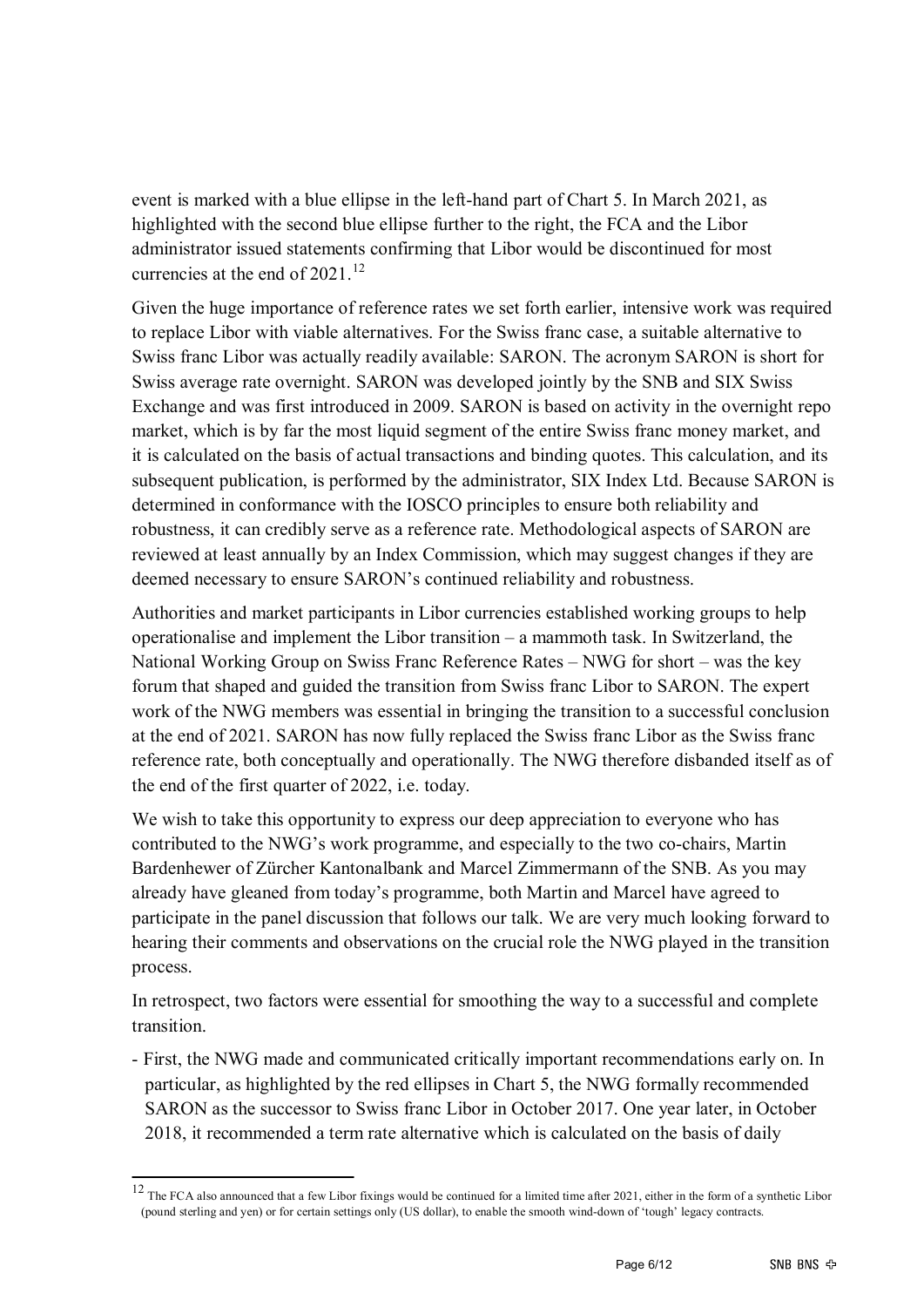SARON rates. This gave all affected market participants enough time to prepare for the end of Swiss franc Libor. The transition from Swiss franc Libor to SARON advanced rapidly in loan and deposit products, the so-called 'cash market'. Since mid-2021, new business in the cash market has been almost exclusively SARON-based. By contrast, the transition in the interest rate derivatives market progressed more slowly. Even so, trading volume in SARON swaps did pick up noticeably in the second half of 2021, and the SARON swap curve has become the sole price reference for capital and loan market products.

- Second, over the years, the private and public-sector representatives in the NWG worked very closely together. This was, for example, reflected in the fact that the NWG was cochaired by a representative from the private sector and a representative from the SNB. The contributions of the public-sector representatives helped foster market acceptance and thus strongly encouraged the proactive implementation of the NWG's recommendations by market participants. The SNB led the technical secretariat of the NWG. We also worked closely with the official sector representatives of the other currency areas to establish and coordinate reform efforts, and we communicated regularly and through various channels about the progress being made in the transition to raise awareness among experts and the general public.

#### **Reference rates have become heterogeneous**

The switch from Swiss franc Libor to SARON, and to new reference rates in other currencies, has entailed far more than just swapping out one reference rate for another. Indeed, market practices have had to adjust because the new reference rates differ in two important respects from those of the Libor world. First, the new reference rates are heterogeneous at the global level. Second, they are all based on the cost of overnight funds. Therefore, new methods for generating term reference rates have also had to be created and adopted in currency areas without other term rates. Let me discuss these two key changes in more detail and outline their implications for market practices.

With Libor, reference rates were generated uniformly across currencies and terms. Libor rates employed standardised calculation methods for these currencies, and the data were collected from banks only. In contrast, the new reference rates are heterogeneous across currency areas, owing to both their collateral requirements – some are secured while others are unsecured – and the types of institutions that participate in the underlying money market segments, which can be banks as well as non-banks.

Several characteristics of the new reference rates are illustrated in Chart 6. The first type of heterogeneity distinguishes between secured and unsecured rates; those that are secured are located inside the blue circle. The new secured reference rates are in US dollars (Secured Overnight Financing Rate, SOFR) and Swiss francs (SARON). By contrast, the new unsecured reference rates are in euros (Euro Short-Term Rate, €STR), pound sterling (Sterling Overnight Index Average, SONIA), and yen (Tokyo Overnight Average Rate, TONA). The reference rates based on secured or unsecured money markets may embody different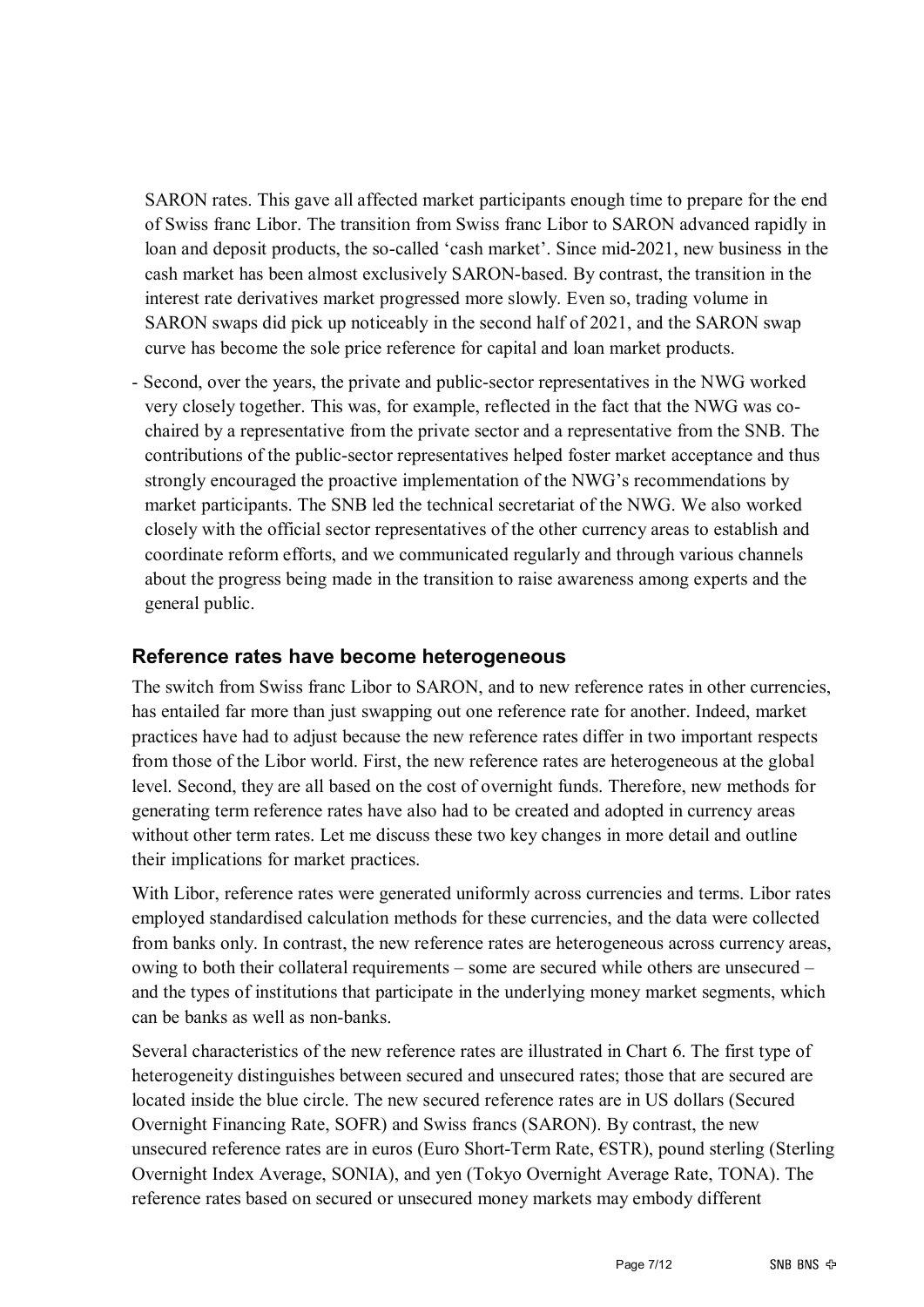premiums – or at least, reflect them to different extents. For example, secured reference rates may at times reflect fluctuations in the price of the underlying collateral, the so-called 'collateral scarcity premium'.[13](#page-7-0) Conversely, changes in counterparty risks could cause fluctuations in unsecured money market rates, especially at longer horizons.

The second type of heterogeneity arises from differences in the type of participating institutions. Inclusion in the red circle in Chart 6 indicates that the data that underlie the rate calculations are not limited to interbank transactions only. Instead, they may now also include transactions undertaken by non-bank entities, such as insurance companies and large corporates.[14](#page-7-1) Because non-banks typically do not have access to the central bank's deposit facility, they deposit liquidity with commercial banks. These banks would accept such funds only if the interest rate they pay were at least slightly below the central bank deposit rate that they receive. As a result of this institutional aspect, the reference rate could be systematically lower than the central bank's deposit facility rate.

Given this heterogeneity, market participants must learn how the characteristics of the various new reference rates may play out in practice in order to correctly interpret rate fluctuations across currencies and markets.

#### **From term rates to overnight rates – and back**

As noted earlier, the transition from Libor to the new reference rates also brought about a switch from term rates to overnight rates. This switch has generally improved the robustness of the reference rates, as the overnight segment is the most liquid part of the respective money market. This, in turn, is partly due to the fact that overnight rates entail very little credit or other counterparty risk – even if they are unsecured – compared to term Libor rates. From the point of view of borrowers, it is advantageous to use products based on a reference rate that does not contain a credit risk component. This became apparent during the Global Financial Crisis, when Libor rates soared as markets became concerned about the health of the banking sector.

One aspect of Libor's simplicity was that it allowed the direct use of term reference rates in the pricing of credit products; consequently, the interest payment for a Libor-based mortgage with quarterly interest payments was always known at the beginning of each period. This can be seen on the left-hand side of Chart 7. This is no longer necessarily true when using an overnight reference rate. Indeed, suitable methods must be devised to construct term rates. The three main methods are the use of actually transacted term rates, the use of a term rate that is derived from interest rate swaps, and a method that involves the compounding of a sequence of overnight rates.

<span id="page-7-0"></span> $\frac{13}{13}$  This premium reflects the fact that the price of obtaining collateral can vary over time. Typically, this premium is particularly pronounced at quarter-ends and year-ends.

<span id="page-7-1"></span><sup>14</sup> SARON is based on transactions in the overnight segment of the Swiss franc repo market, where interbank activity predominates.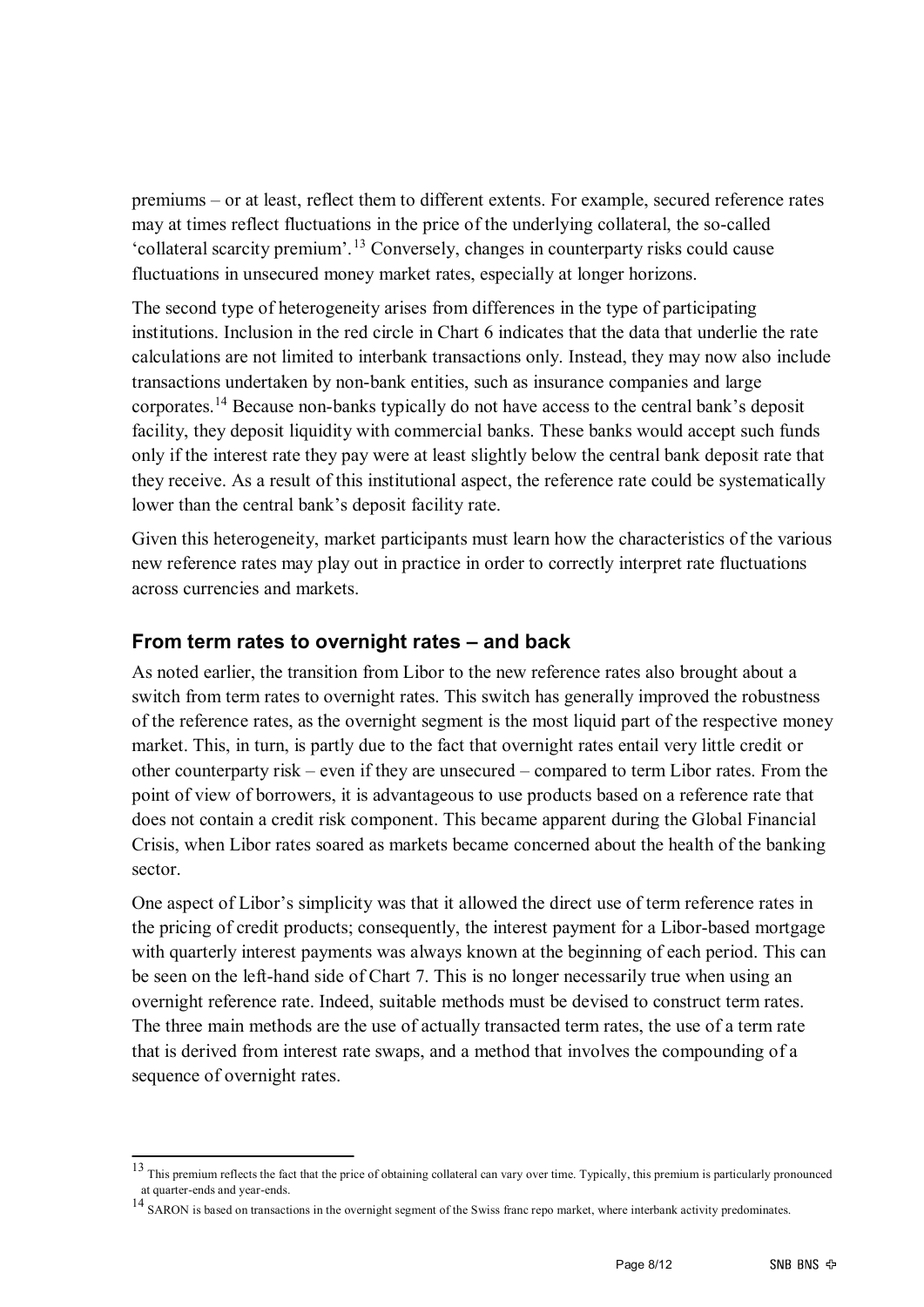For the Swiss franc market, the NWG deemed that, due to liquidity considerations, the compounding method was the only viable option.<sup>[15](#page-8-0)</sup> The compounded SARON rate is obtained by compounding a sequence of daily SARON rates. This is illustrated on the right-hand side of Chart 7. The compounding itself can be carried out in several ways, leading to differences regarding the point in time at which the interest payment is known. Importantly, if a compounded SARON approach is used, the interest payment need not be known at the beginning of each period. On the one hand, it is possible to implement a compounded SARON such that interest payments are known at the beginning of the period – so-called 'in advance' methods. On the other hand, if the interest payment is only known at the end of the period, the respective methods are called 'in arrears'.

The provider of a loan may choose one of several possible compounding methods in order to align the properties of a product with the needs of individual clients and of the bank itself. Some clients may prefer to know the interest rate they have to pay ex ante, whereas for others it may be acceptable to know the interest rate ex post. While the various compounding methods allow banks to accommodate individual clients' preferences regarding the point in time at which the interest payment is known, the absence of a directly observable term reference rate has increased complexity regarding the ways in which reference rates are used in credit markets. In sum, market practices in the cash market have had to adapt as interest payments are no longer necessarily known at the beginning of a contract period.<sup>[16](#page-8-1)</sup> It is reassuring that they have adapted successfully.

#### **How did the end of the Libor era affect the SNB?**

The transition to SARON affected the work of the SNB in two separate ways. First, the transition required the SNB to adjust parts of its monetary policy strategy and the way it communicates its monetary policy decisions. Second, it had implications for how monetary policy is implemented.

The SNB's monetary policy strategy comprises three elements: a definition of price stability, a conditional inflation forecast, and an operational target for money market rates. Starting in the year 2000, when the SNB introduced its then-new interest rate-based monetary policy strategy, it used a target range for the three-month Swiss franc Libor as its operational target. In June 2019, the likely demise of Libor prompted the SNB to announce a slight adjustment to its monetary policy strategy. Specifically, it replaced the target range for the three-month Libor with the newly introduced 'SNB policy rate'. Since mid-2019, the SNB has been using the SNB policy rate to communicate the desired level of secured short-term money market rates. We also announced in June 2019 that we regard SARON as the most representative secured short-term Swiss franc money market rate. In Chart 8, the old system – with a target

<span id="page-8-0"></span><sup>&</sup>lt;sup>15</sup> The NWG judged that the underlying markets of the two other options were not sufficiently deep and liquid to enable the reliable and robust calculation of term rates.

<span id="page-8-1"></span> $16$  In contrast, the need to adapt was smaller in derivatives markets as compounded interest rates were already being used in overnight index swaps.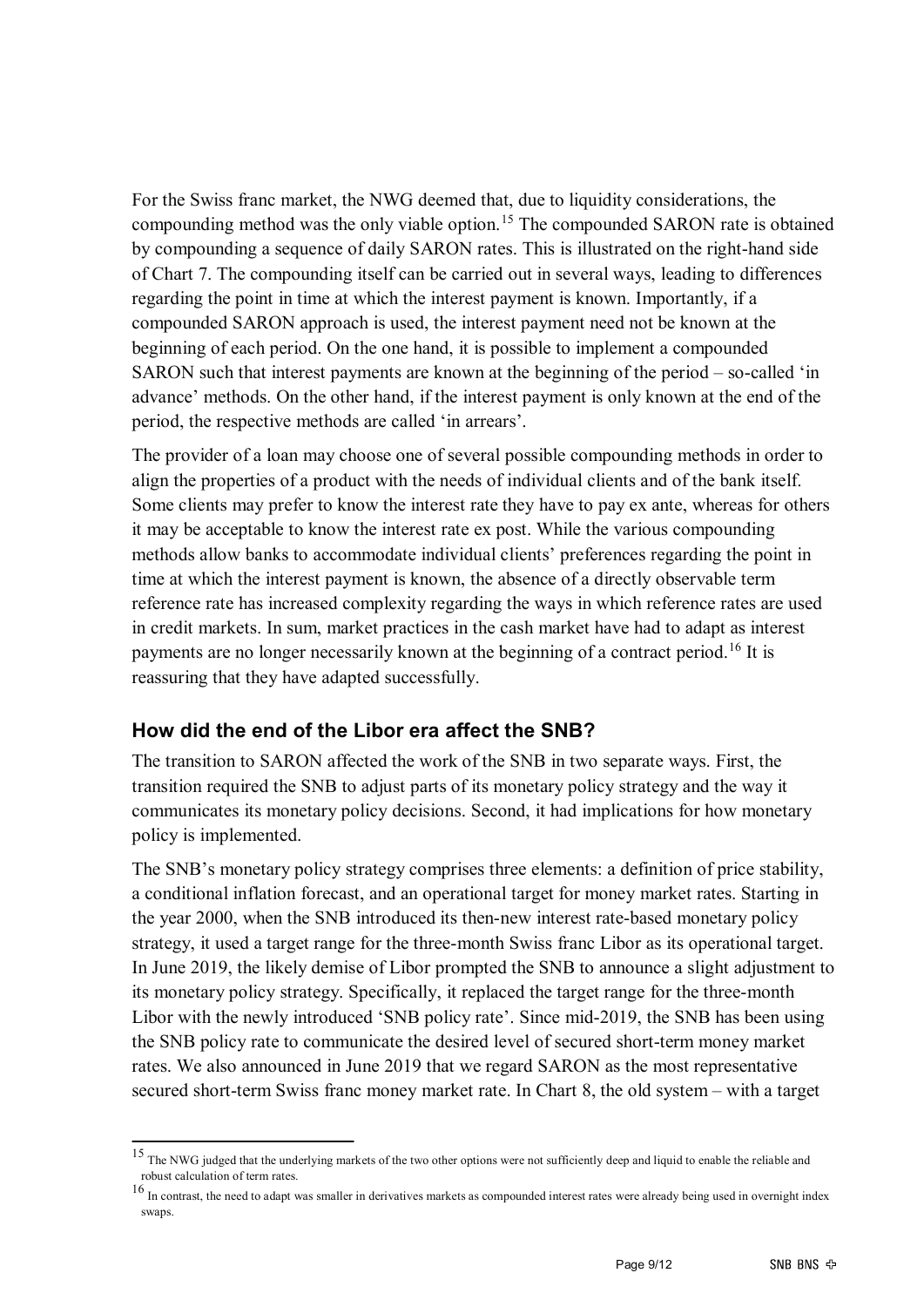range for the three-month Swiss franc Libor – is shown on the left, and the SNB policy rate is shown on the right.

The SNB operates exclusively in the secured money market, by conducting repo transactions. Before the introduction of the SNB policy rate in 2019, the SNB steered the unsecured threemonth Libor through transactions in the repo market. Moreover, the SNB's transactions in the repo market had a much shorter maturity – usually one week – than the three-month Libor it steered. Thus, when setting the conditions of its repo transactions, the SNB had to take into account both the credit risk premium present in the unsecured money market and the difference between its own one-week repo rate and the three-month Libor. Since the change in the monetary policy strategy went into effect in mid-2019, these considerations have faded as our monetary policy implementation is focused on keeping secured short-term money market rates close to the SNB policy rate.

The details of how the SNB implements its interest rate policy when both its policy rate and money market interest rates are negative were the subject of a talk Thomas and I held just over a year ago, at the SNB's November 2020 Money Market Event.<sup>[17](#page-9-0)</sup> To summarise some of the main points of that talk: We showed that the SNB can influence SARON both directly, by placing quotes in the overnight segment of the repo market – so-called 'fine-tuning operations' – and indirectly, by conducting repo auctions with longer maturities. In Chart 9, the fine-tuning operations are depicted as yellow diamonds. The SNB can use liquidityproviding fine-tuning operations to cap upward spikes in SARON. The liquidity-providing repo auctions, depicted as red circles in the chart, reduce demand for overnight funds, which in turn limits upward pressure on SARON. In addition, we noted in our talk that if the SNB policy rate is negative, the main mechanism for keeping SARON close to the SNB policy rate lies in ensuring that a sufficient amount of aggregate reserves is subject to the negative interest rate.[18](#page-9-1) One of the main takeaways from this chart is that SARON, the solid black line, usually lies within a few basis points of the SNB policy rate.

It is also worth highlighting that the SNB's operational setup differs significantly from that of most other central banks in one important institutional aspect: We conduct our monetary policy operations on the same infrastructure that banks and other market participants employ when they conduct their repo transactions. Hence, the SNB and market participants use the same trading platform for their secured transactions. This has the advantage that the SNB can transact directly with all relevant counterparties when it conducts its monetary policy operations. As we noted earlier, both actual transactions conducted and binding quotes posted in the overnight segment on this trading platform provide the basis for calculating SARON. The SNB's own money market operations are excluded from these calculations. Thus, when participants in the secured overnight segment of the Swiss franc money market trade with the

<span id="page-9-0"></span><sup>17</sup> Maechler and Moser (2020).

<span id="page-9-1"></span><sup>&</sup>lt;sup>18</sup> In our talk, we further demonstrated that it suffices to charge negative interest rates on only a portion of aggregate bank reserves. The SNB has therefore granted bank-specific exemptions since January 2015, when it first introduced a negative policy rate, and it has increased the threshold twice since then in order to limit the burden of negative interest rates on the banking system as a whole.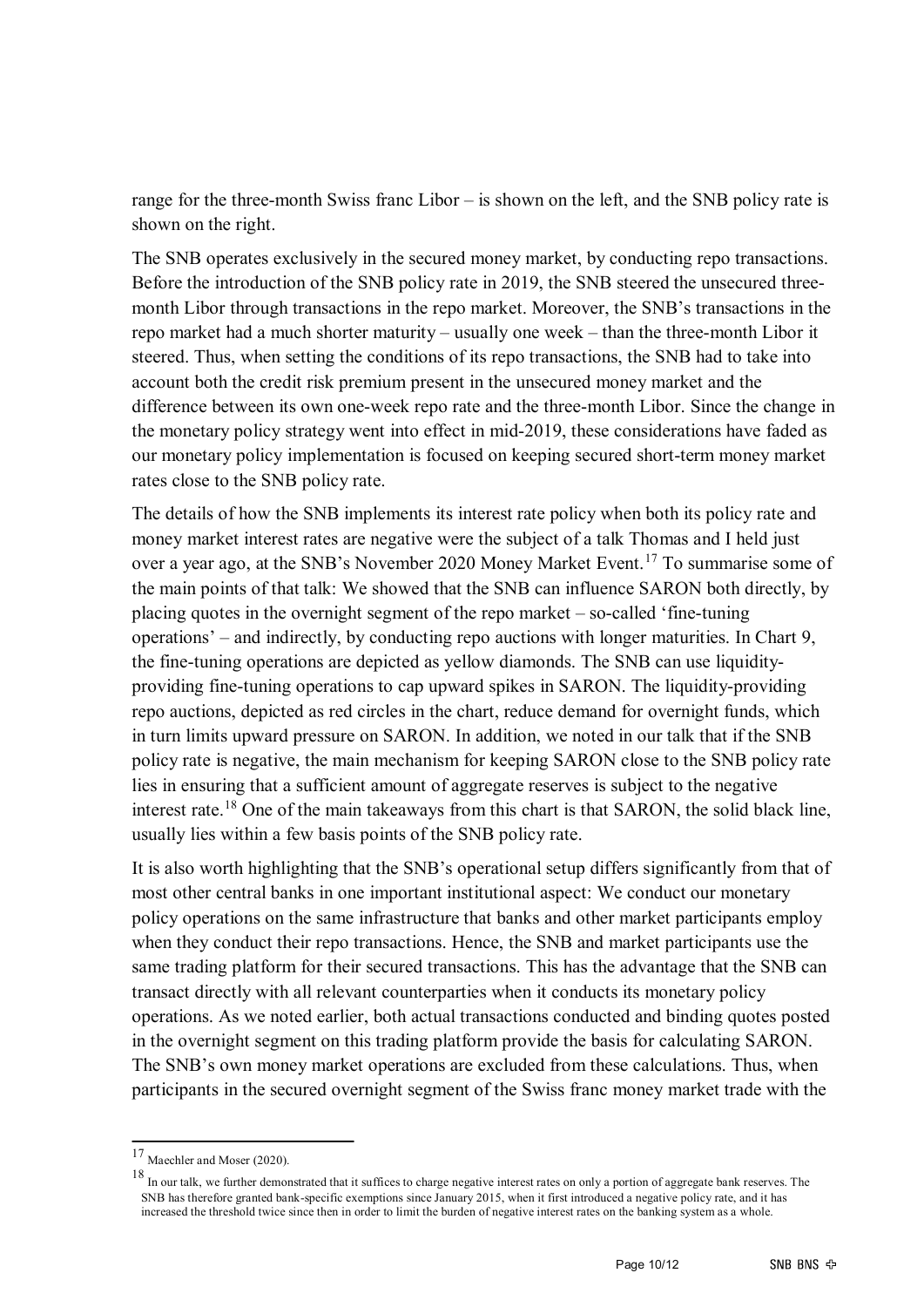SNB instead of with other market participants, the volume of trades conducted among the private-sector entities decreases, leading to a smaller calculation basis for SARON and hence, potentially, to a reduction in its information content and robustness. To reduce our footprint on the calculation basis for SARON, we implement our monetary policy by operating in other maturity segments of the money market as well.

#### **Concluding remarks**

Ladies and gentlemen, let me summarise today's talk as follows. Libor was a highly successful reference rate for several decades. However, following the Global Financial Crisis, Libor increasingly failed to satisfy the requirements for reference rate status, and new reference rates therefore had to be devised. For the Swiss franc, a new era has begun following the demise of Libor in December 2021. Thanks to the substantial efforts made by both the private and the public sector, the transition to SARON was smooth and successful. Available indicators suggest that Swiss franc markets have managed the transition very well. Happily, there is life after Libor.

The cooperative spirit that characterised the NWG's work will hopefully continue to guide the actions of all SARON stakeholders regarding the calculation of the reference rate by the administrator, the evolution of the money market infrastructure, and banks' trading behaviour in the money market. It is now up to the market participants themselves to maintain and raise the attractiveness of the new reference rates, by participating actively in the market and by taking actions that support trust in the reliability and robustness of the reference rates.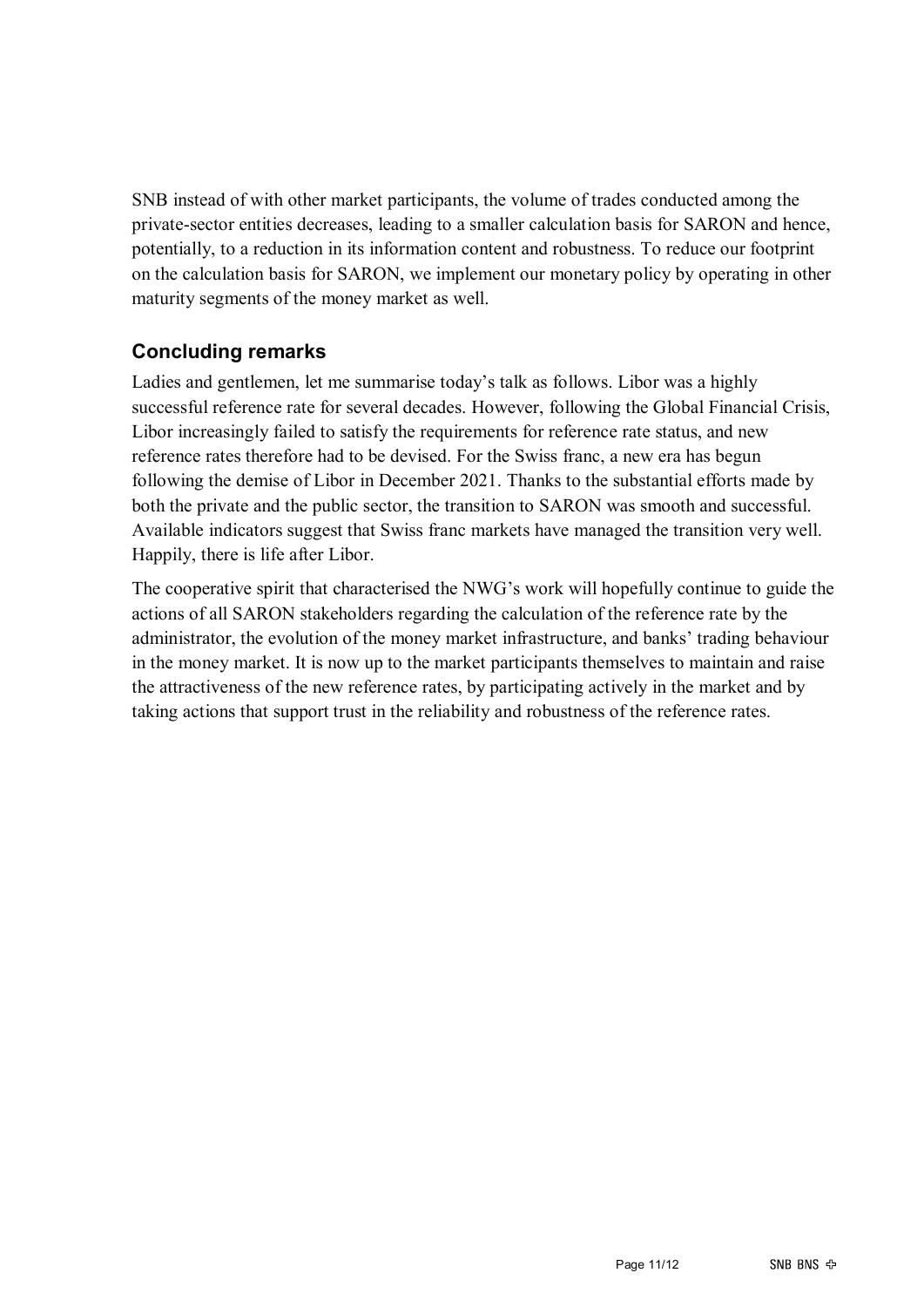#### **References**

Brändli, B., Guggenheim, B. and Jüttner, M. (2016), Financial benchmarks: Bedeutung, Problematik und regulatorische Ansätze. Schweizerische Zeitschrift für Wirtschafts- und Finanzmarktrecht, 2, pp. 162-169.

Duffie, D. and Stein, J. C. (2015), Reforming LIBOR and other financial market benchmarks. Journal of Economic Perspectives, 29(2), pp. 191-212.

Financial Stability Board (2014), Reforming major interest rate benchmarks.

Guggenheim, B., Kraenzlin, S. and Schumacher, S. (2011), Exploring an uncharted market: evidence on the unsecured Swiss franc money market. Working Paper No. 2011-05, Swiss National Bank.

International Organization of Securities Commissions (2013), Principles for financial benchmarks. Final Report.

Maechler, A. M. and Moser, T. (2020), Monetary policy implementation: How to steer interest rates in negative territory. SNB Money Market Event, 5 November 2020.

Mollenkamp, C. (2008), Bankers cast doubt on key rate amid crisis. Wall Street Journal, 16 April 2008.

Mollenkamp, C. and Whitehouse, M. (2008), Study casts doubt on key rate. Wall Street Journal, 29 May 2008.

Nakaso, H. (2013), Towards better reference rates practices: A central bank perspective. Working Group Report, Bank for International Settlements.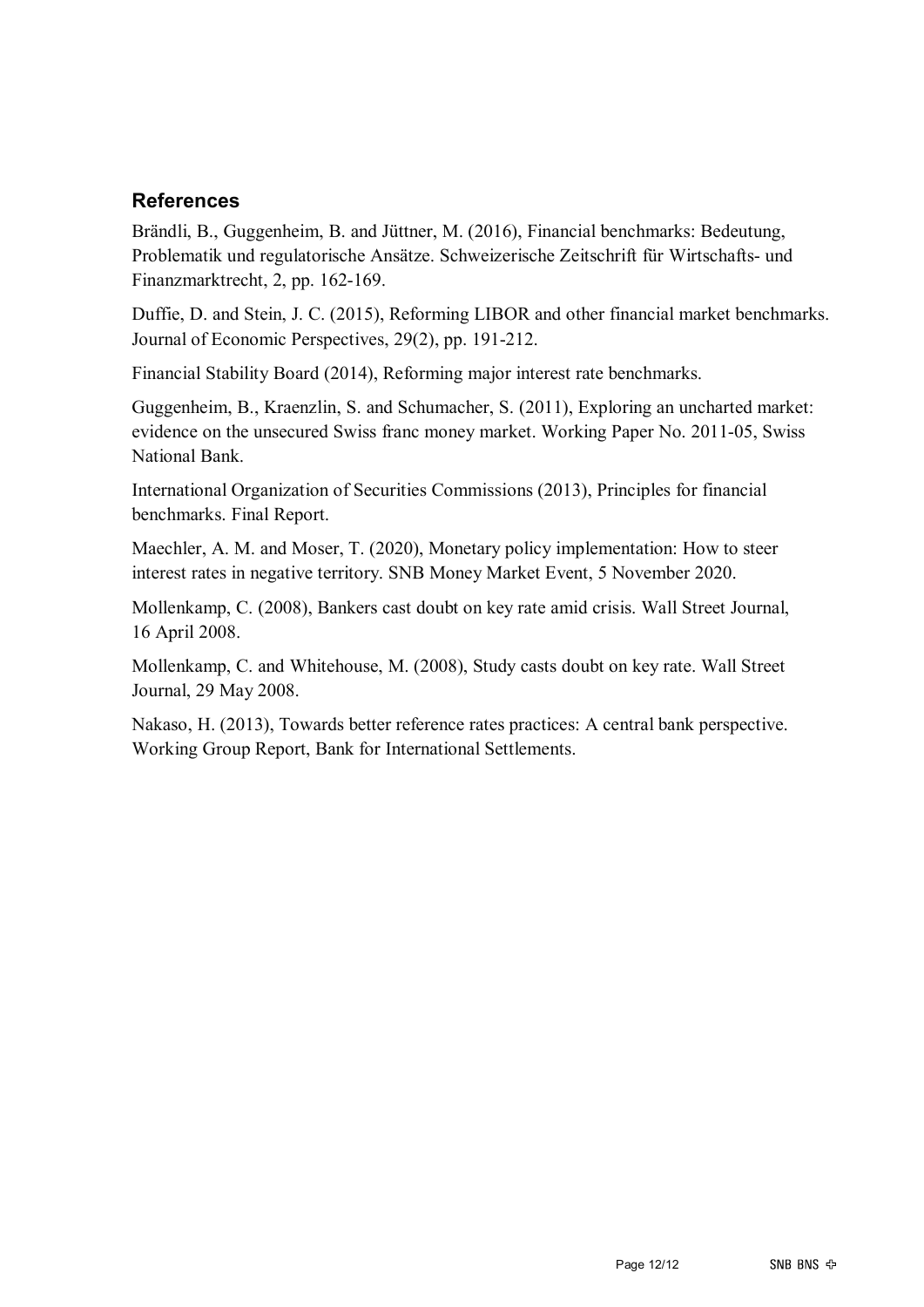# Life after Libor: A new era of reference interest rates

Andréa M. Maechler, Member of the Governing Board Thomas Moser, Alternate Member of the Governing Board Swiss National Bank

Virtual Money Market Event, 31 March 2022

**SCHWEIZERISCHE NATIONAL BANK BANQUE NATIONALE SUISSE** BANCA NAZIONALE SVIZZERA BANCA NAZILINALA SVIZRA  $\left| \cdot \right|$ SWISS NATIONAL BANK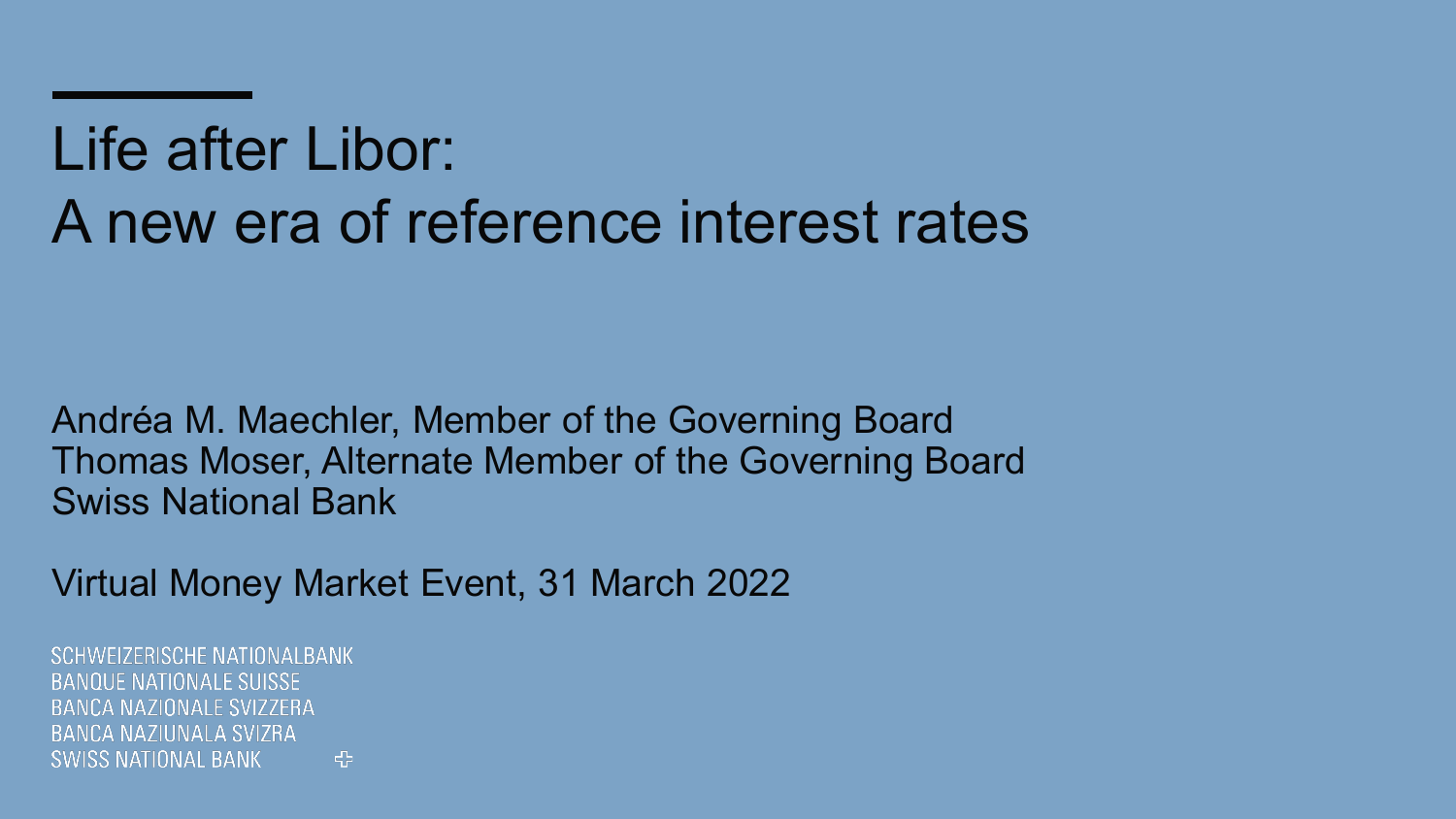## Process of constructing reference rates Chart 1

## **Money market**  $\circled{3}$  $\mathbb{Z}$ **Administrator Reference rate**  $\begin{picture}(120,15) \put(0,0){\line(1,0){155}} \put(15,0){\line(1,0){155}} \put(15,0){\line(1,0){155}} \put(15,0){\line(1,0){155}} \put(15,0){\line(1,0){155}} \put(15,0){\line(1,0){155}} \put(15,0){\line(1,0){155}} \put(15,0){\line(1,0){155}} \put(15,0){\line(1,0){155}} \put(15,0){\line(1,0){155}} \put(15,0){\line(1,0){155}}$ 3 • Mortgages • Corporate loans • Bonds

• Swaps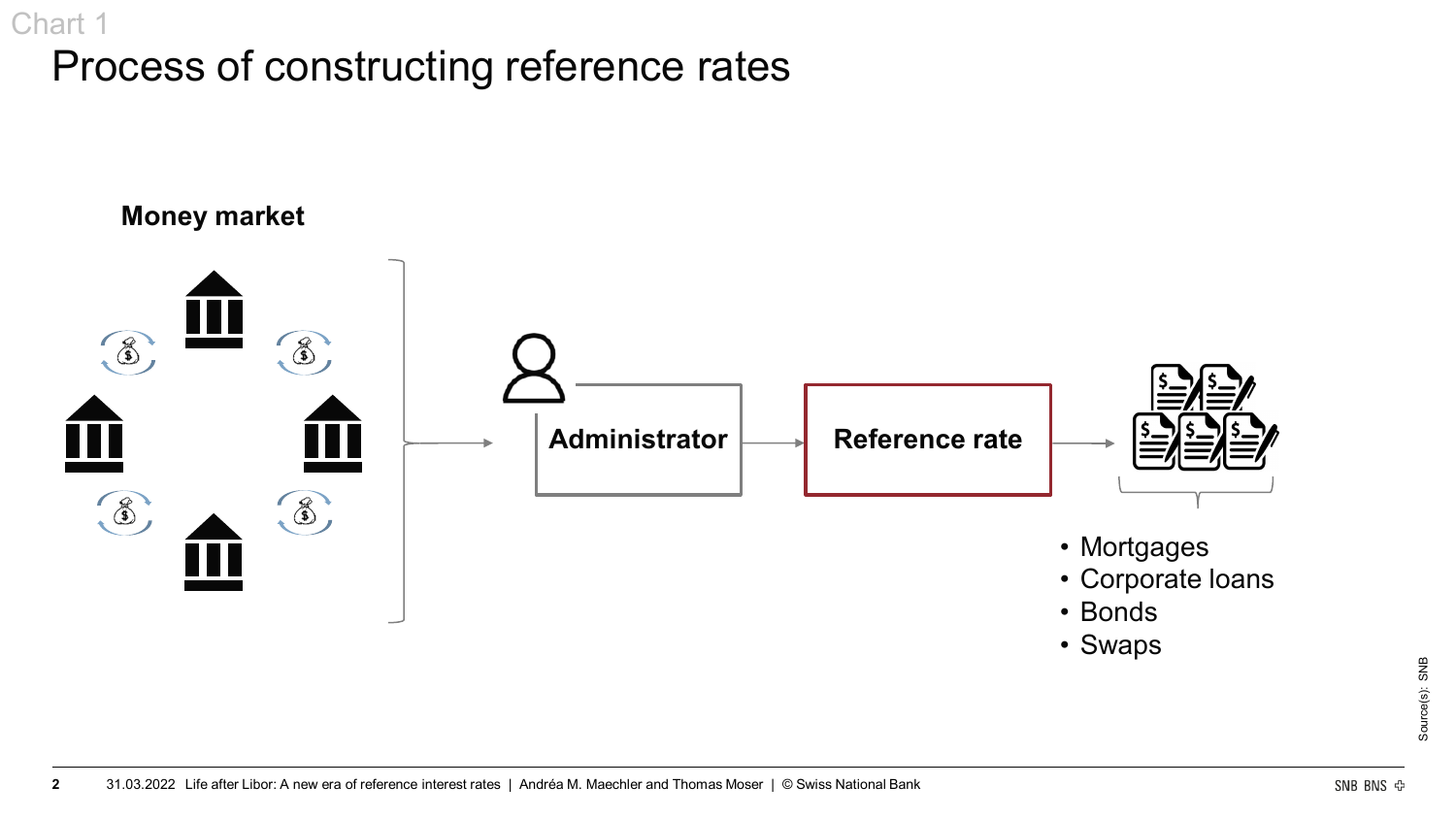## Swiss franc Libor was predominant reference rate

## **USE OF REFERENCE RATES IN LOAN PRICING**



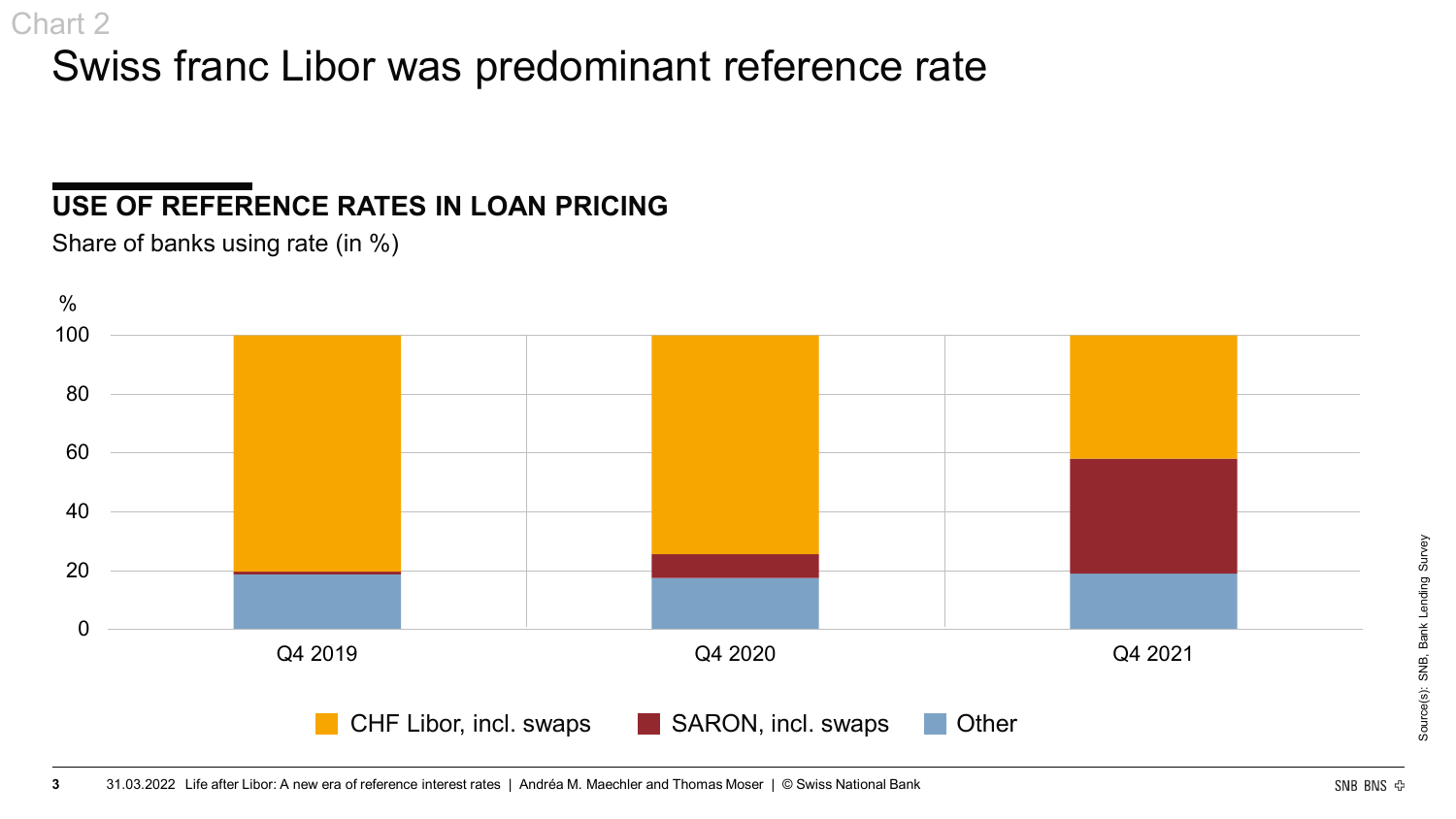## Libor was anchor of swap curve Chart 3

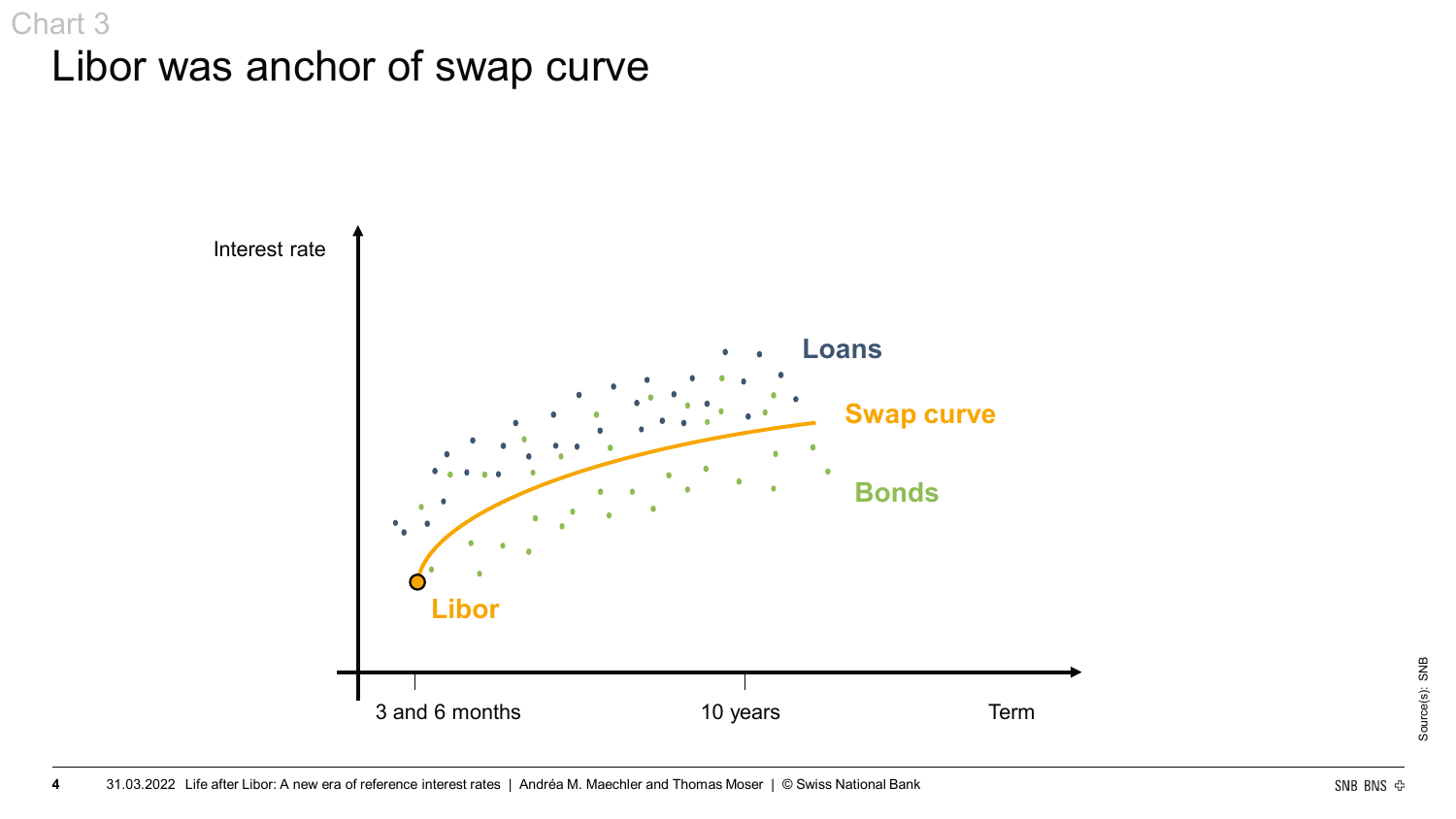Concerns about robustness of Libor, as calculation basis almost entirely based on expert judgment



### **CHF LIBOR IN 2019 USD LIBOR IN 2019**



Source(s): SNB, ICE (2019)

Source(s):

SNB, ICE (2019)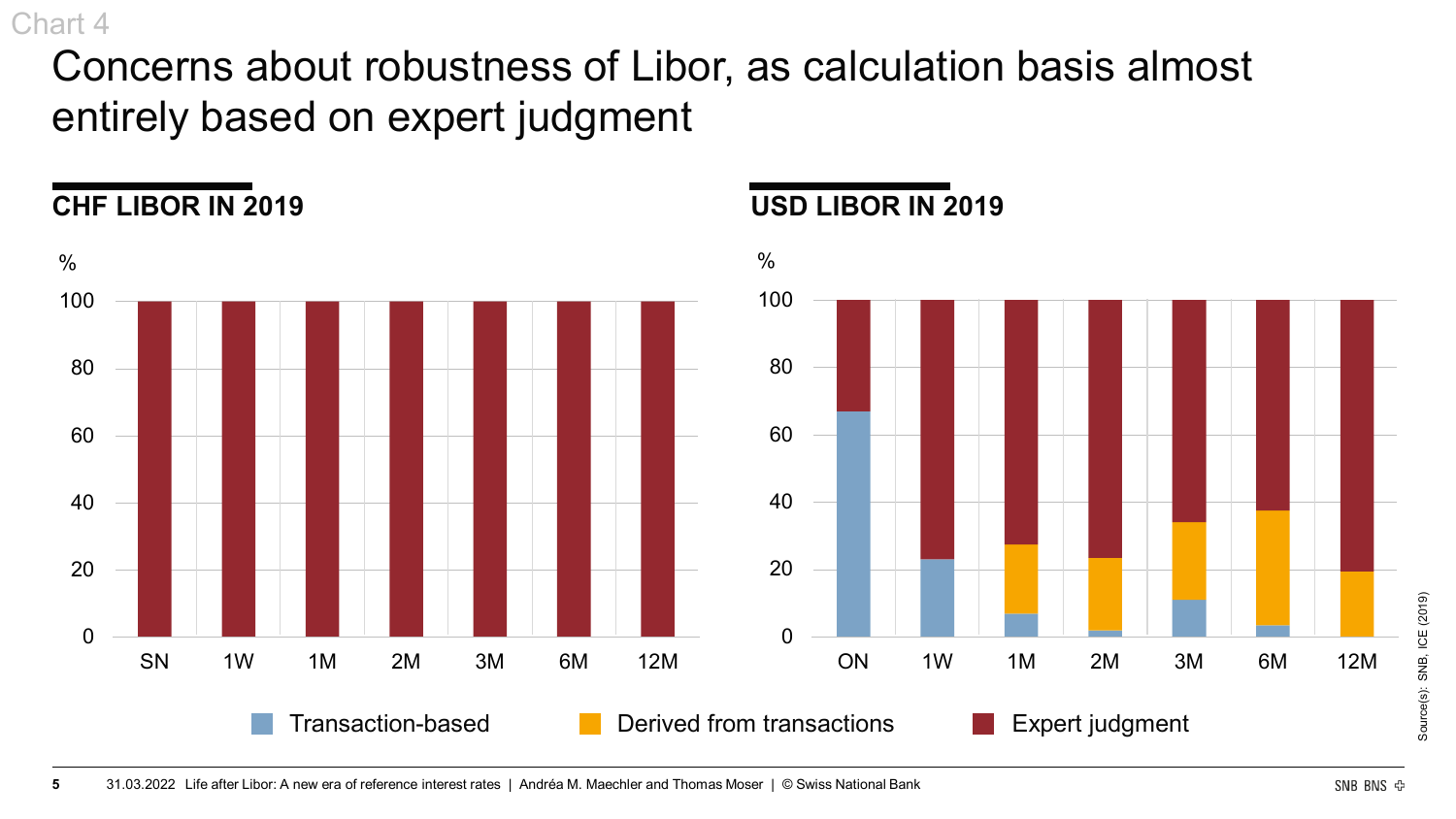## Key steps in transition from Swiss franc Libor to SARON

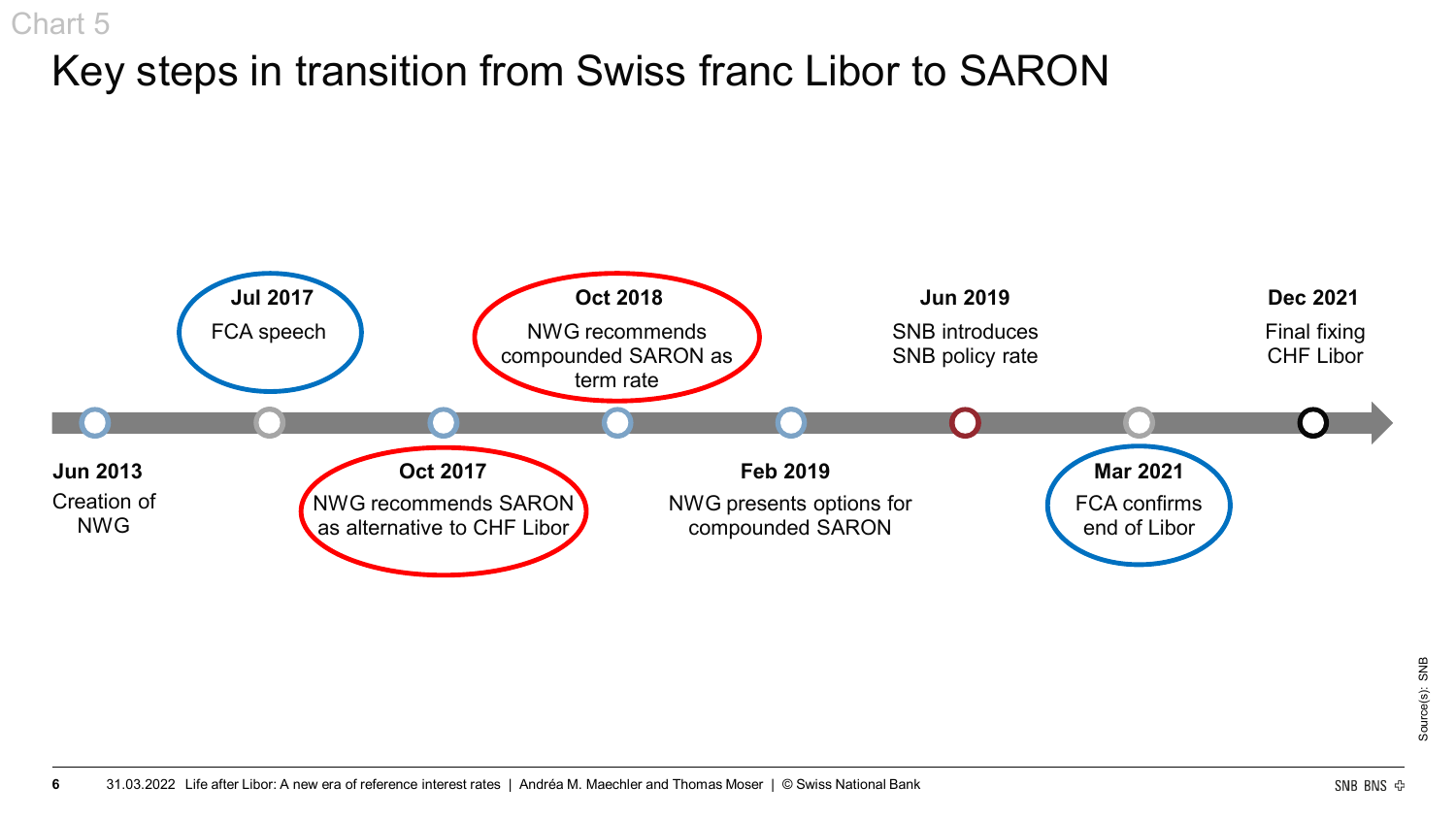Paradigm shift I: Characteristics of new reference rates



\* In contrast to Libor, the new reference rates are overnight rates.

\*\* SARON is based on transactions in the overnight segment of the Swiss franc repo market, where interbank activity predominates.

Abbreviations: Libor = London Interbank Offered Rate; €STR = Euro Short-Term Rate; SARON = Swiss Average Rate Overnight; SOFR = Secured Overnight Financing Rate; SONIA = Sterling Overnight Index Average; TONA = Tokyo Overnight Average Rate.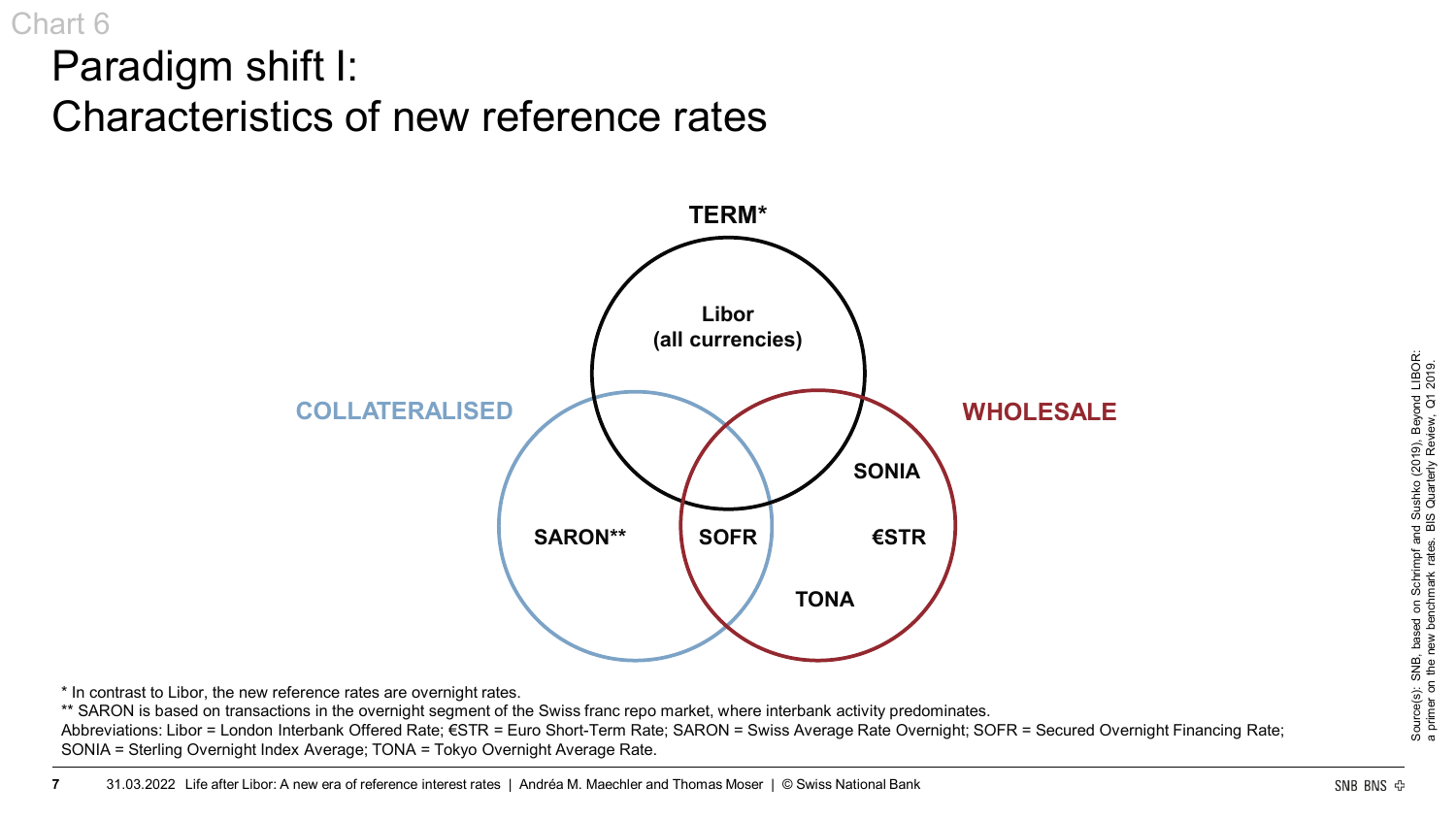## Paradigm shift II: Moving from a term reference rate to an overnight reference rate



Chart 7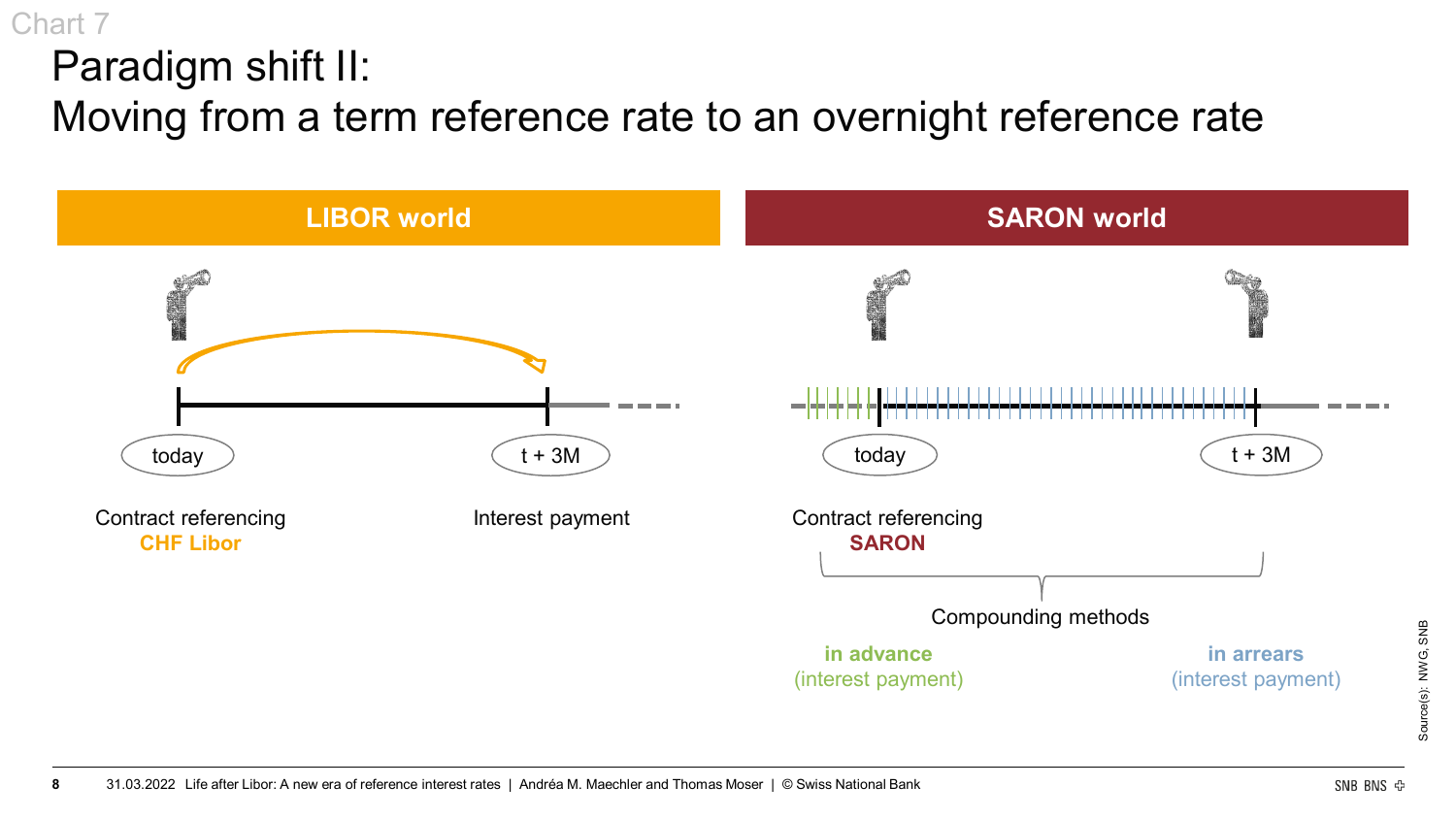## SNB replaced target range for 3M Libor with SNB policy rate in 2019

#### **OPERATIONAL TARGET**

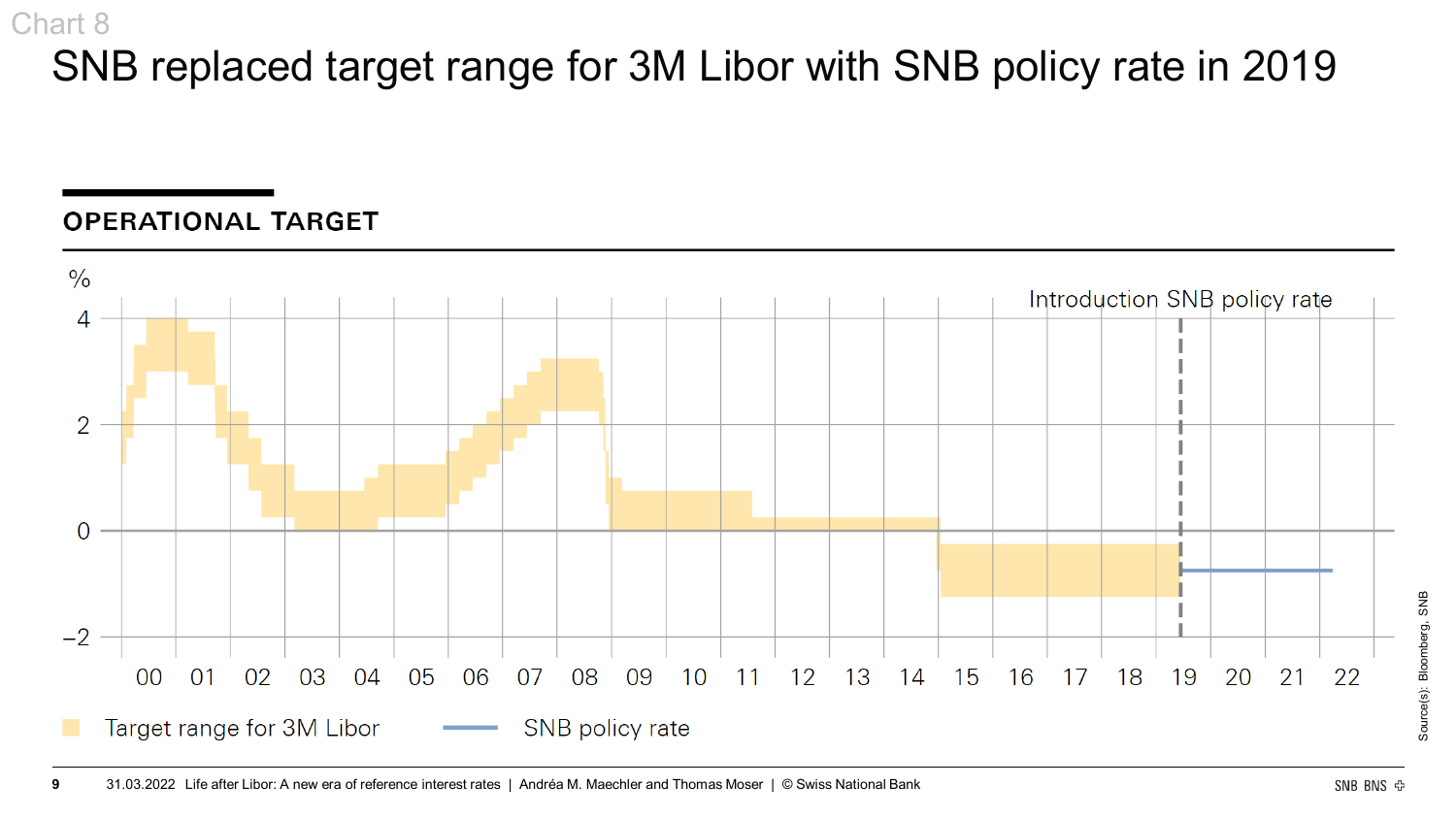## Interest rate on sight deposits, fine-tuning operations, and repo auctions guide SARON

### **SNB RATES AND SARON**